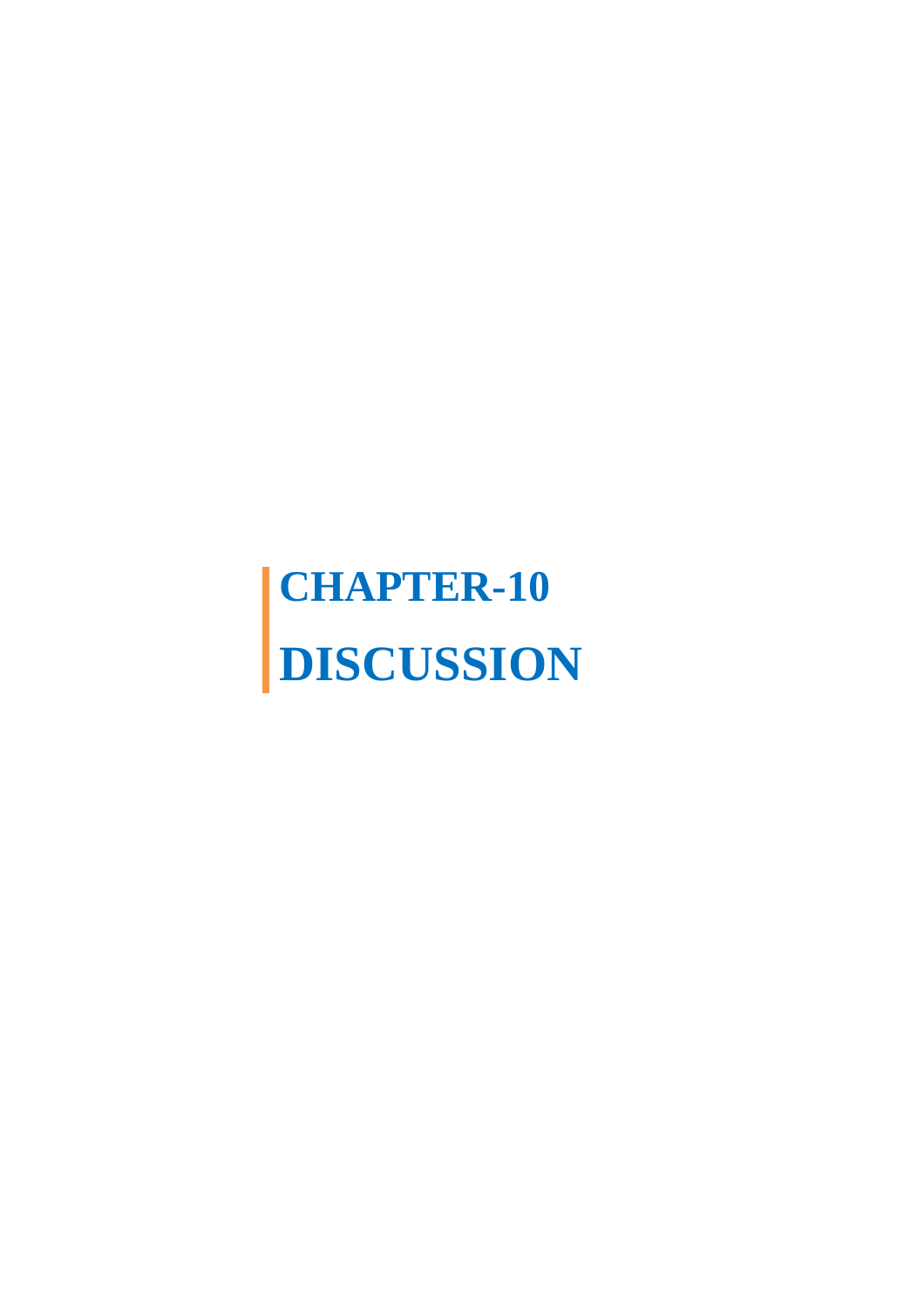## **10.0. DISCUSSION**

Arsenic, an element approached toxicity as well as carcinogenicity through the multi-mechanistic way. Among these oxidative stress is the most often accepted and conventional mechanism attributed to arsenic intoxication. Though arsenic has a superior affinity towards the protein's thiol (-SH) group and hampers their functional utility. The oxidation states of various metals initiated and propagated the arsenic associated oxidative damage and that could be a foremost reason for ROS accumulation (Halliwell and Whiteman, 2004). ROS are the radical species originated inside the living cells owing to the molecular oxygen which constituted a distinctive electronic characteristic that aids in the superoxide anion  $(O_2)$ . generation (Miller et al., 1990). This  $O_2$  – is well-known as the chief ROS which proceeds directly to stimulate the secondary ROS production via metal-enzyme catalyzed pathway (Valko et al., 2005) and these are peroxyl radicals, singlet oxygen  $({}^{1}O_{2})$ , hydrogen peroxide (H<sub>2</sub>O<sub>2</sub>), and hydroxyl radical (•OH). A bunch of direct plus indirect mechanism has been well settled about arsenic handled ROS induction. The disintegration of electron-transport-chain (ETC) inside mitochondria is being guided for the  $O_2$  - stimulation by arsenic. In reality arsenic hampers the functionality of succinic dehydrogenase and perturbed the oxidative phosphorylation in mitochondria that subsequently mediates mitochondrial disorders by arising ROS (Corsini et al., 1999). However, molecular oxygen extends the hands towards dimethylarsine and produce dimethylarsinic radical following the attachment of an extra molecular oxygen to introduce dimethylarsinic peroxyl radical which has cellular deteriorative consequence (Yamanaka et al., 1990). Apart from these straightforward interventions about ROS synthesis by arsenic, the indirect evidence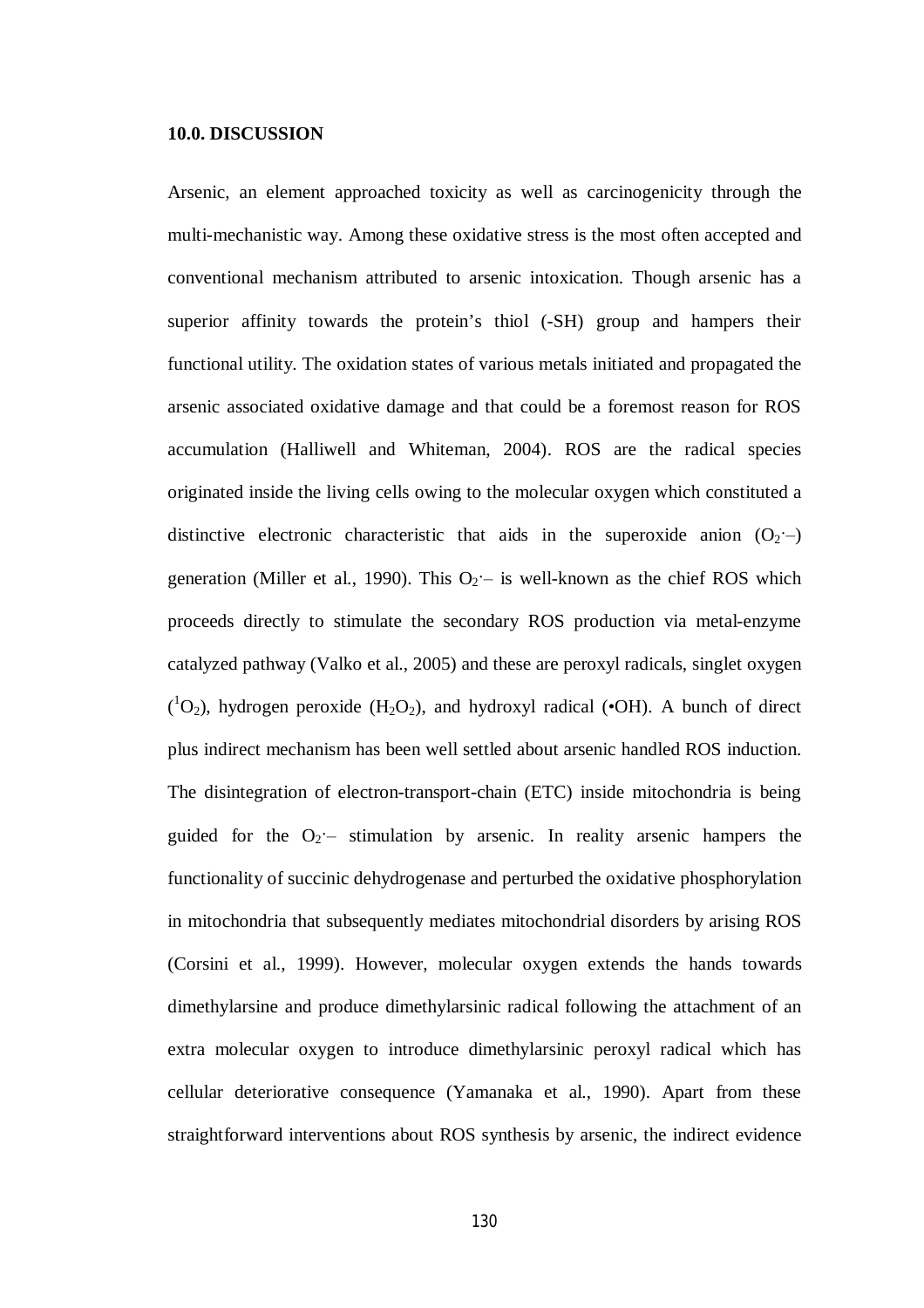has been soundly established too. The malfunction of cellular antioxidants including SOD, CAT and GPx in various organs and systems undoubtedly results from overproduction of ROS (Dash et al., 2018). Therefore, our five distinct experiments shown the idea of erasing arsenic aided deleterious and toxic outcomes by the amplification of NAC in different ways.

The hepatocyte is the prime entrance site for arsenic though this toxicant also distresses the delicate organs like uterus and ovary. The *in-vitro* experiment (Experiment-I) notified that  $As^{3+}$  along with  $H_2O_2$  augmented the ROS formation that promoted lipid peroxidation suggested increased assembly of MDA-CD in hepatic and reproductive organs (Experiment-I; Table 5.1). Likewise, the other four experiments revealed the same trends of consequence wherein arsenic intensified various ROS synthesis coupled with lipid peroxidation which further accomplished with the advanced intensity of MDA along with CD in the ovarian-uterine organs (Experiment-II, Fig. 6.2A; Experiment-III, Fig. 7.2 A & B; Experiment-IV, Fig. 8.2 A, B, C & D; Experiment-V, Fig. 9.2 E & F). Elevated amplification of free radicals by arsenic related oxidative stress has the direct action on lipid peroxidation (Dey et al., 2018) and the same view was noted in these experiments where arsenic provoked the flooding of MDA and CD in metabolic and reproductive tissues. The amplified intensity of MDA and CD supported the perception that arsenic paired with  $H_2O_2$  accelerates unnecessary production of ROS. Actually, the hydrogen molecule attached with the methylene group of an unsaturated fatty acid is more vulnerable for direct attack by arsenic and thereby created the molecules like MDA-CD (Flora, 2011). This resulted loss of functions of antioxidant enzymes i.e. SOD, catalase plus GPx which were stated as first stage defence system in contrary to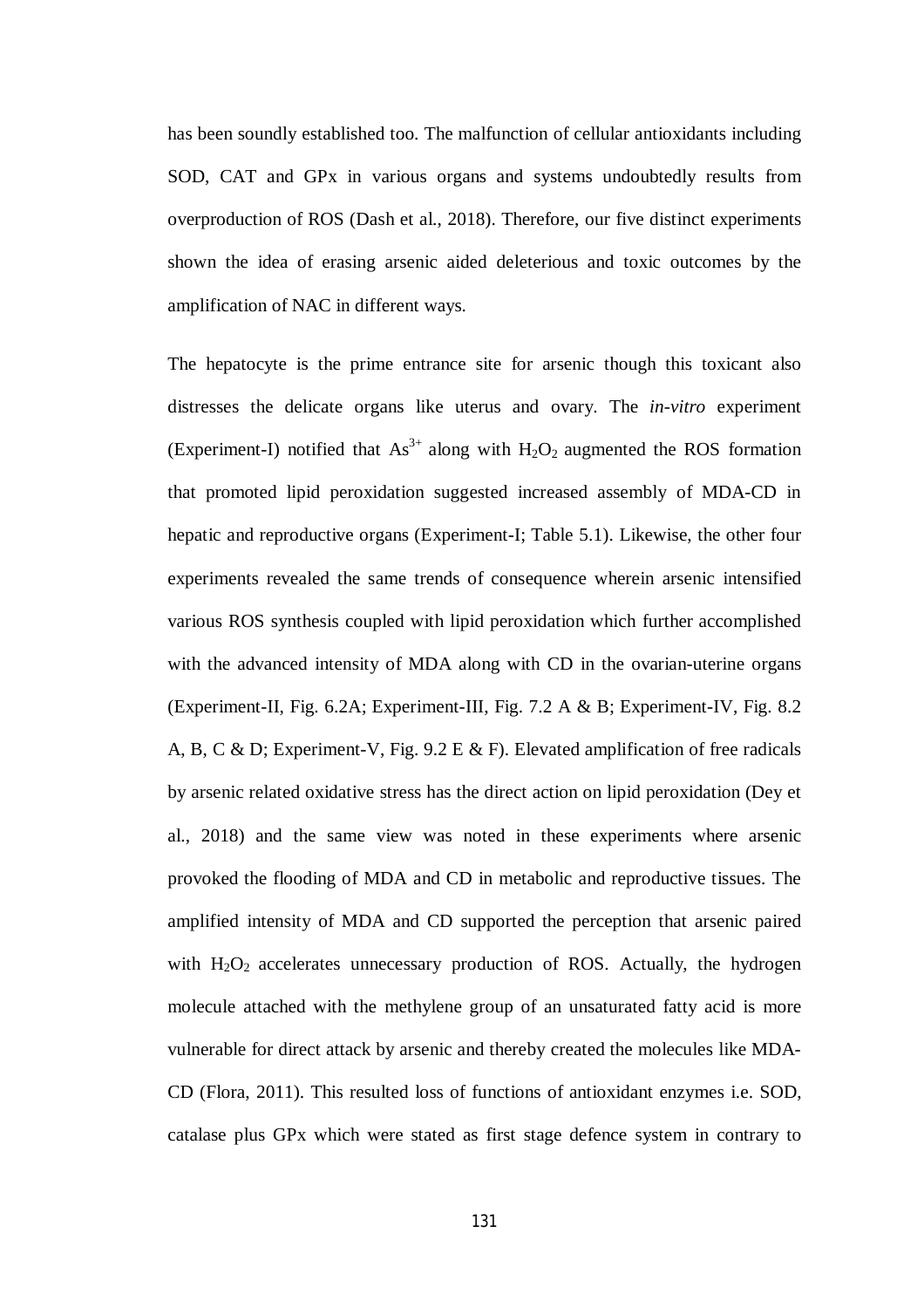oxidative injury (Singh et al., 2013). From the outcome of Experiment-I, duration dependent action of arsenic plus  $H_2O_2$  was explored. A remarkable suppression of antioxidant enzymes were explored via spectrophotometric study following arsenic and  $H_2O_2$  (Experiment-I, Fig 5.2). More diminution was noticed when the liver and sex organs were settled for 6 hrs in the Kreb's solution containing these toxicants. From the zymographic analysis a diffused nature of SOD band was prominent in  $As<sup>3+</sup>$  exposed tissues (Experiment-I, Fig. 5.3). However, more distorted band was found when the uterine and hepatic tissues were incubated together with  $As<sup>3+</sup>$  and H2O<sup>2</sup> for 6 hrs (Experiment-I, Fig. 5.3B and D). Similar views of outcome were observed regarding the deviation of cell defence enzymes by arsenic when explored through both spectrophotometric plus electrophoretic gel study in Experiment-II, III, IV and V (Fig. 6.3A & B; Fig. 7.3A, B, C & D, 8.3A, B, C & D and 9.2A, B, C & D respectively). Actually, this concomitant repression of SOD functionality was believed to be the inability to get rid of the excess superoxide anions these further contribute to the making of various radical products in collaboration with  $H_2O_2$ (Knoefler et al., 2013). Arsenic supported SOD inactivation possibly attributed to the oxidative stress resulting in the enhancement of  $H_2O_2$  formation indirectly. Another promising reason of arsenic aggravated inactivity of SOD may be interconnected with the altered amino acid residue cysteine on its surface (Acharyya et al., 2015). The reduced action of catalase promotes the build up of  $H_2O_2$  inside the liver and sex organs. The mis-functionality of catalase by arsenic was accredited to the modulation at mRNA transcription level (Wang et al., 2012). Besides, the function of antioxidant enzyme GPx was noticeably diminished when executed spectrophotometric plus electrozymographic study in liver and sex organs in the entire experiments (Experiment-I, Fig. 5.2C, F & I; Fig. 5.3; Experiment-II, Fig.

132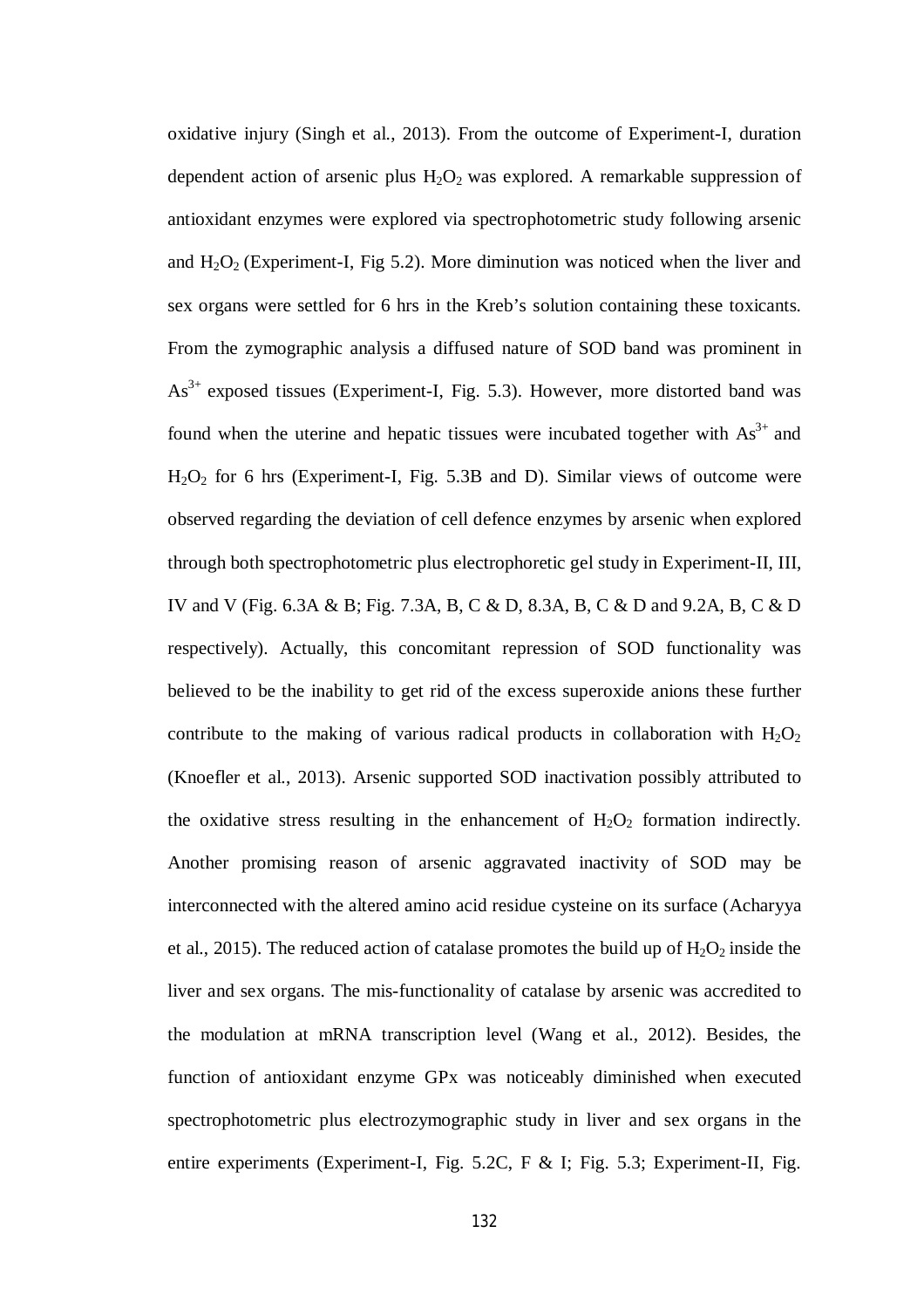6.3A & B; Experiment-III, Fig. 7.3A, B, C & D; Experiment-IV, Fig. 8.3A, B, C & D; Experiment-V, Fig. 9.2A, B, C & D). These evidences strictly suggested that arsenic aggravate oxidative stress which facilitates ROS formation and provides a resistant shield in the functionality of cellular antioxidant enzyme (Xu et al., 2017). However, GPx alone serves as a scavenger of lipid peroxides without any involvement of GSH via the supply of electron (Noctor et al., 2002).

NAC is acknowledged as the stabilizer of endogenous defence arrangement and protected from ROS by the formation of GSH. Alongside, the acetylated cysteine residue attached with nitrogen helps in the oxidation and biotransformation of different radicals (Samuni et al., 2013). Yi et al, proposed that NAC has the super power for direct interaction with  $H_2O_2$  in company with other ROS especially hydroxyl radical, hence provided cellular protection against oxidative injury due to the existence of sulfhydryl group (Yi et al., 2014). Supply of NAC in distinguished way promoted the antioxidant aptitude by GSH re-synthesis and thereby restimulated the functionality of antioxidative enzymes (Experiment-I, Fig 5.2 & 5.3; Experiment-II, Fig. 6.3A & B; Experiment-III, Fig. 7.3A, B, C & D; Experiment-IV, 8.3A, B, C & D and Experiment-V, 9.2A, B, C & D accordingly in the entire groups) and diminished the course of MDA-CD too following arsenication (Experiment-I, Table 5.1; Experiment-II, Fig. 6.2A; Experiment-III, Fig. 7.2 A & B; Experiment-IV, Fig. 8.2A, B, C & D; Experiment-V, Fig. 9.2E & F). The exhausted GSH level following arsenic application led to deprive NPSH status in reproductive glands (Experiment-II, Fig. 6.2B; Experiment-III, Fig. 7.2C & D; Experiment-IV, Fig. 8.2E & F; Experiment-V, Fig. 9.2 G) whose level was further enhanced owing to the amplification of NAC. Therefore, diminution of NPSH level together with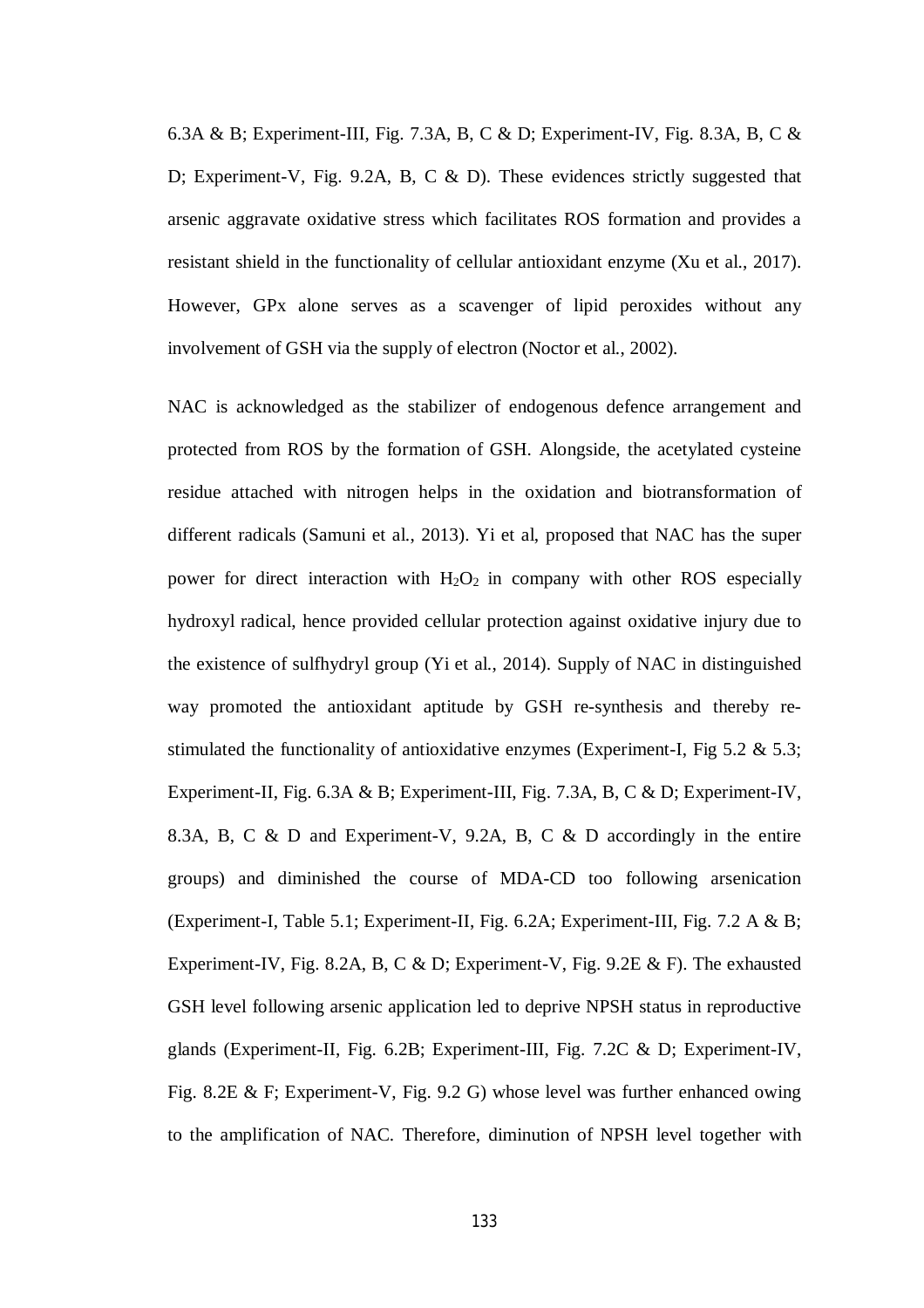GPx activity suggested the exhaustion of endogenous non-enzymatic GSH pool that ultimately united with assembly of  $H_2O_2$  during apoptosis (Forman et al., 2009). Moreover, NAC is the originator of GSH that sustains the redox stability and thereby granted the protection in reply with arsenic originated ROS invention (Arouma et al., 1989) whereas GSH mitigated the arsenic mediated damage on female organs (Chattopadhyay and Ghosh, 2010). All these outcomes agreed with our earlier published investigations (Dash et al., 2018; Dash et al., 2020). However, NAC can be promptly deacetylated and thereby forms cysteine which performs as a substrate in the rate limiting steps of GSH biosynthesis (Corcoran et al., 1985) and improves the antioxidant capacity in the interior of cell.

The appearance of higher amplified band of LDH in arsenic applied group recommended the tissue necrosis during programmed cell death (Iglesias et al., 1988) and this disability was found from the total experiments (Experiment-II, Fig. 6.4A & B; Experiment-III, Fig. 7.3E & F; Experiment-IV, Fig.8.4A & B; Experiment-V, Fig. 9.3A & B correspondingly) except Experiment-I (as LDH assay was not performed in experiment-I). Indeed, elevated serum LDH also corroborated with the growth of collagen and fibroid modifications in the uterus (Dash et al., 2018). There is evidence that ROS liberated lipid peroxidation caused membrane damage that accelerated the drainage of LDH into blood (Drent et al., 1996). However, NAC confidently neutralizes the arsenic driven LDH liberation and prevented the cellular vulnerability of necrosis by various manners.

Arsenic intensified ROS propagation and increased the propensity of apoptosis, subsequently necrosis in the hepato-uterine tissues by the degree of DNA injury which parallelly causes reduction of DNA fixation (Li et al., 2002). Experiment-I

134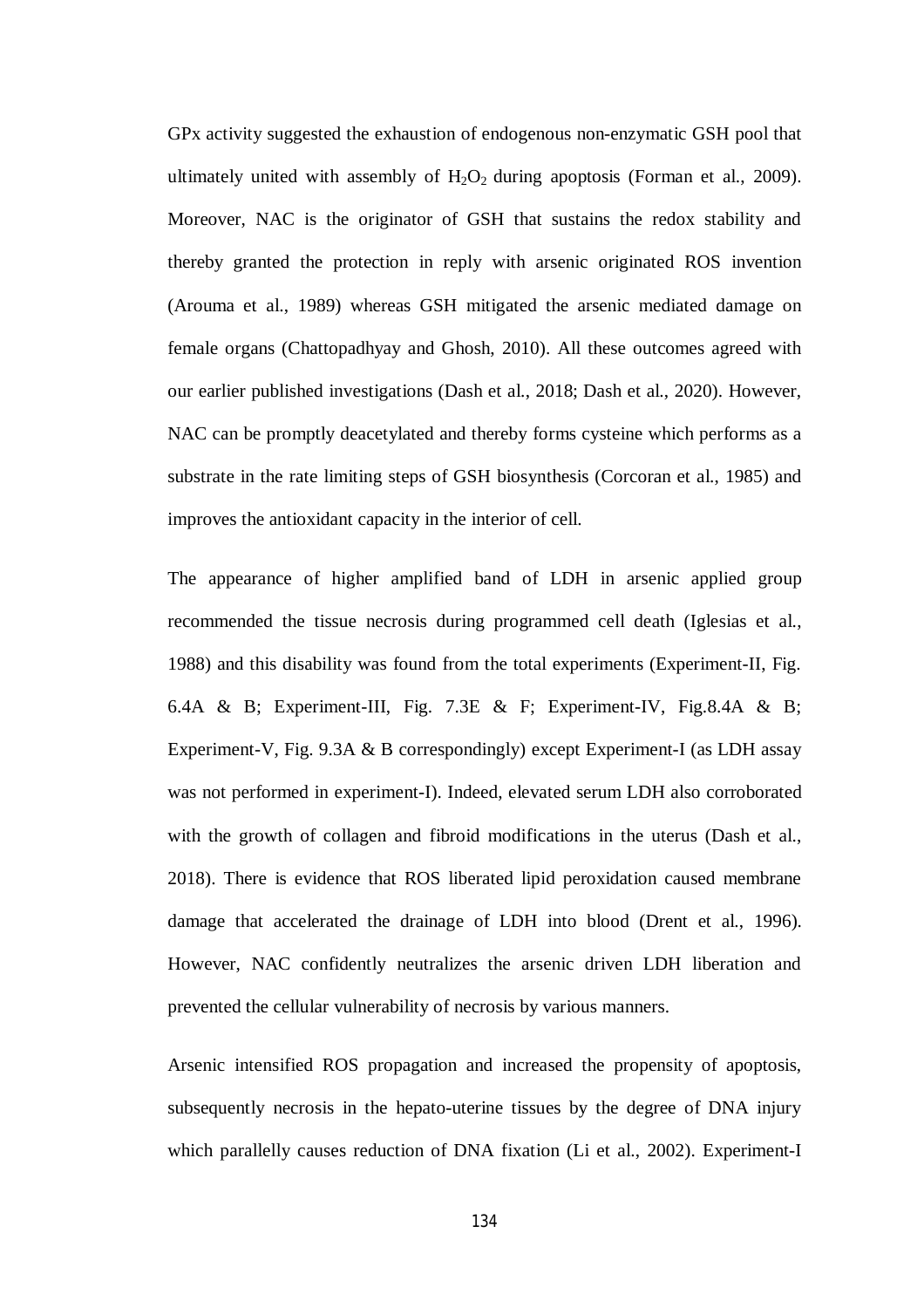claimed that the hepatic DNA was damaged drastically following the incubation of hepatic tissues with  $As^{3+}$  and/or  $H_2O_2$  and that was confirmed from the comet test (Experiment-I, Fig. 5.5 A & B). The breakage of DNA strand was validated upon the creation of comet on the single DNA cell. More extreme breakage of DNA was viewed in  $As^{3+}$ ,  $H_2O_2$  and the mixture of  $As^{3+}$ - $H_2O_2$  group with elevation of tail extent in both 3 hrs and 6 hrs incubation time (Experiment-I, Fig. 5.5 A & B; Table 5.2). The residual four experiments viewed the same approach of exhausted DNA strand on account of arsenic inclusion. The DNA strand extrusion was expressed through DNA ladder assay and mostly comet assay (Experiment-II, Fig. 6.5 A1 & B; Experiment-III, Fig. 7.4B; Experiment-IV, Fig. 8.5; Experiment-V, Fig. 9.5). The dramatic changes of redox status by arsenic and subsequent elevation of ROS along with down-streaming of endogenous antioxidant capacity promotes the DNA damage including the breakage of single strand that further proceeds to double strand splitting at the moment of replication and base excision repair of DNA (Celino et al., 2009; Kligerman et al., 2010). The build-up of  $H_2O_2$  in interior of cell and consequently inactivity of SOD and catalase also directly correlated with this category of DNA lesion (Celino et al., 2009). Evidences from previous study exhibited that arsenic advances ROS production and hastens the appearance of guanine oxidation products like 8-hydroxy-2′-deoxyguanosine (8-OHdG), 8 hydroxy-guanine (8-oxo-G), 8-oxo-2′-deoxyguanosine (8-oxodG) in the urine (De Vizcaya-Ruiz et al., 2009) and causes genomic instability. Not only that, arsenic also retards the DNA ligation process (steps of DNA renovation) and amazingly enhances the dysfunction of mRNA, protein and different enzymes concerned in this course (Snow et al., 2003). Introduction of NAC in  $As<sup>3+</sup>$ -fed group sharply retarded the DNA lesion with reduced length of comet tail (Experiment-I, Table 5.2;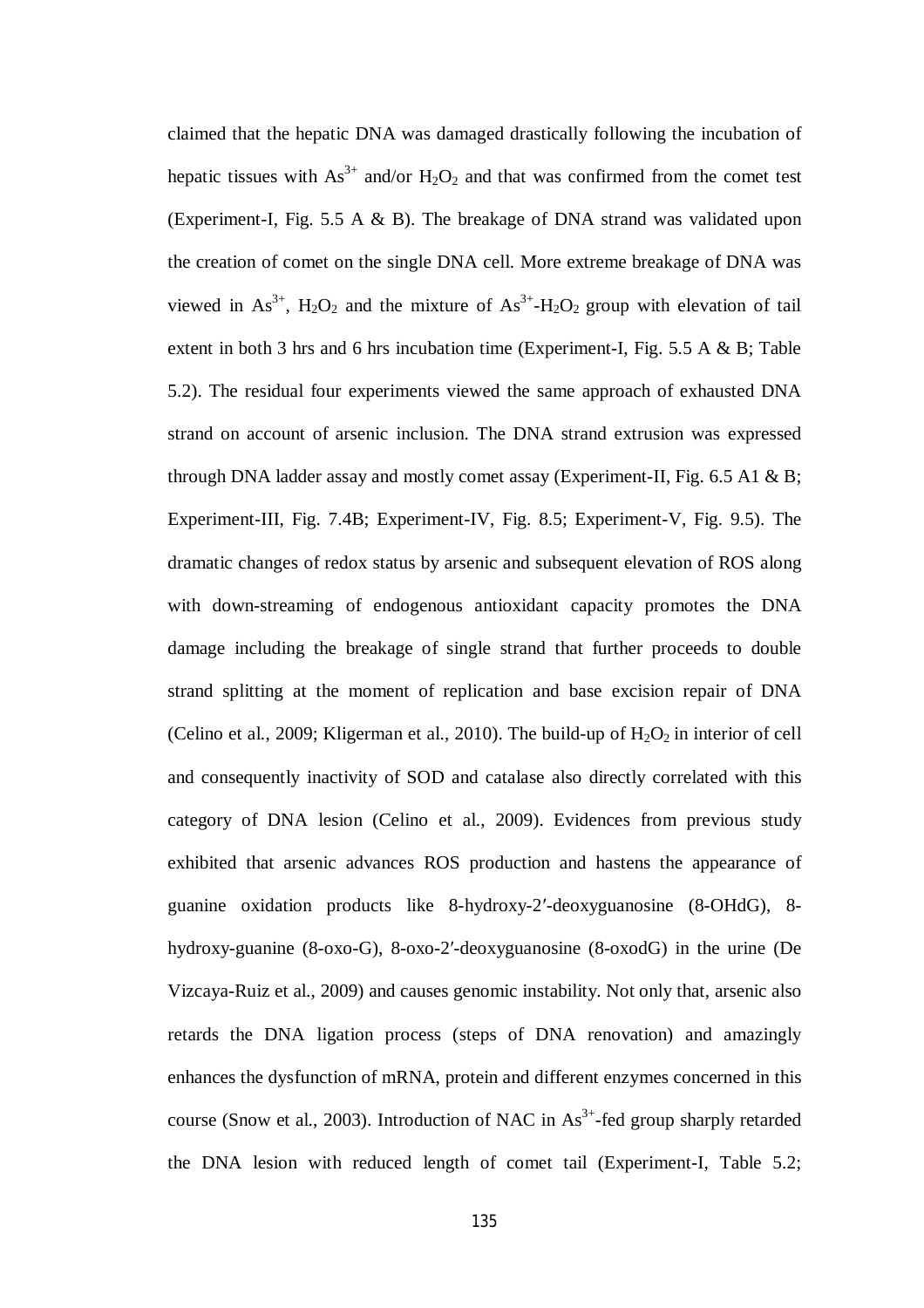Experiment-II, Table 6.2; Experiment-III, Table 7.2; Experiment-IV, Table 8.2; Experiment-V, Table 9.3) as viewed from our experiments. Actually, NAC nonenzymatically reacts with ROS and removes and detoxifies these free radicals from the cell owing to the conformation of thiol group. A study explored that the potent antioxidant NAC inhibited oxidative DNA lesion (Andreassi et al., 2012) by maintaining endogenous pro/antioxidant ratio. This observation signified that NAC could mitigate DNA lesion and the outcome of our whole experiments documented that NAC fruitfully maintained the antioxidant enzymes status and counteracted redox enhanced DNA injury. NAC stimulates the yield of GSH and prevented the re-occurrence of free radicals owing to arsenic and thereby slow down the oxidative DNA injury (Dash et al., 2018).

Earlier study by Chattopadhyay et al, established that lengthy treatment of arsenic interrupted the propensity of steroidogenic enzymes i.e. 17β-HSD and  $\Delta^5$ , 3β-HSD and thereby disruption of ovarian steroidogenesis was apparent (Chattopadhyay et al., 1999). Arsenic ingestion reflected that degradation of these important enzymes was coupled with gonadotropins and estradiol suppression. Here the experiments stated that arsenic lower the magnitude of gonadotropins (LH plus FSH) which further suppressed the estradiol production (Experiment-II, Fig. 6.6C, D & E; Experiment-III, Fig. 7.5A, B & C; Experiment-IV, Fig. 8.6A, B & C) and steroidogenesis via HSD enzymes (Experiment-I, Fig. 5.4A & B; Experiment-II, Fig. 6.6A & B; Experiment-III, Fig. 7.5D & E; Experiment-IV, Fig. 8.6D & E). Actually, arsenic resists the expressional tendency of estradiol owing to its binding with estradiol receptor (Bae-Jump et al., 2008). Surprisingly, this statement matches our current outcome (Experiment-V) wherein a massive loss of ER-α was seen in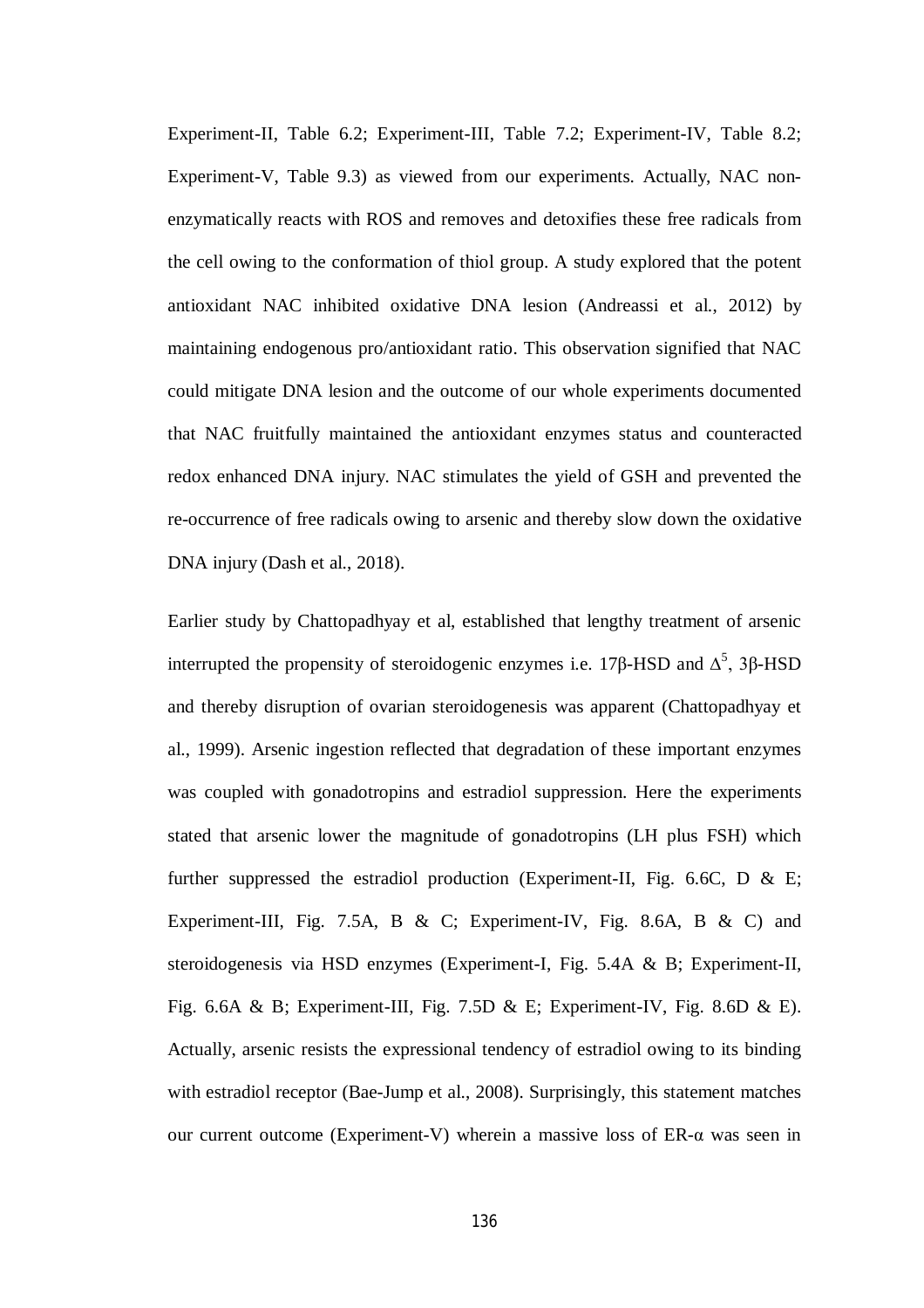ovarian-uterine tissue by arsenic inclusion (Experiment-III, Fig. 7.5F; Experiment-IV, Fig. 8.6F; Experiment-V, Fig. 9.8A). It was additionally illustrated and affirmed by immunohistochemical study (Experiment-V, Fig. 9.8B & C) where the numbers of ER-α was significantly negligible in arsenicated group. This declining nature of ER-α postponed the standard secretion of most essential ovarian hormone estradiol.

The body mass amongst the animals remains unchanged whereas enormously affected the dry weight of sexual glands (uterus & ovary) (Experiment-II, Table 6.1; Experiment-III, Table 7.1; Experiment-IV, Table 8.1 & Experiment-V, Table 9.2) and that is indicative of tissue-specific repro-toxicity of arsenic. Continuous arsenic treatment probably leads to the poor status of estradiol which may be liable for loss of sexual organs weight. The poor status of estradiol and gonadotropin signaling (Kulin and Reiter, 1973) furthermore contributes for the emergence of diestrous phase persistently (Experiment-II, Fig. 6.1; Experiment-III, Fig. 7.1; Experiment-IV, Fig. 8.1 & Experiment-V, Fig. 9.1) following arsenic introduction (Chattopadhyay et al., 2003). This notion suggested the potential destruction of usual structure of uteroovarian tissue (Experiment-II, Fig. 6.7A & B; Experiment-III, Fig. 7.7A & B; Experiment-IV, Fig. 8.8A & B; Experiment-V, Fig. 9.7). Hence, the endometrial glands were drastically affected with simultaneous decline of endo-myometrium diameter which was documented after arsenication in animals (Experiment-II, Table 6.2; Experiment-III, Table 7.2; Experiment-IV, Table 8.2 & Experiment-V, Table 9.3). The ovarian discrepancies were also revealed because of arsenic feeding as there was relapsing of various ovarian follicles with consequent increase of atretic follicles (Experiment-II, Table 6.2; Experiment-III, Table 7.2; Experiment-IV, Table 8.2 & Experiment-V, Table 9.3). Estradiol eventually regulates the reproductive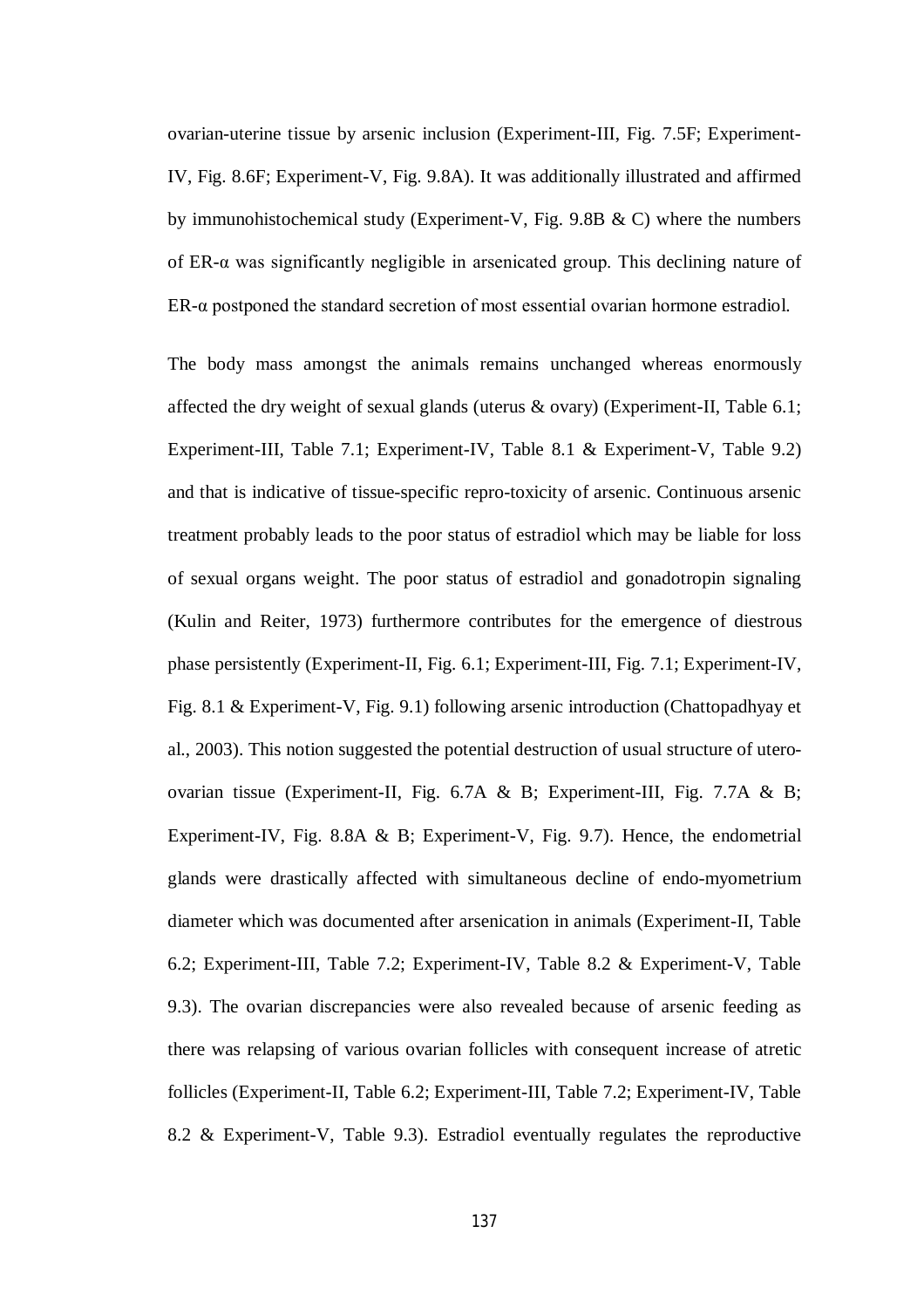cycles by maintaining the standard architecture of these important sex organs because of the vital action of this hormone may be restrained upon uterus (Patil et al., 1998). Arsenic exhibited a lower status of estradiol along with histological discrepancies in ovarian-uterine tissues. Both estradiol and gonadotropins naturally maintain the folliculogenesis process in ovary. Arsenic interrupts the discharge of estradiol from ovary with a hindrance of steroidogenic enzymes action (Hinshelwood et al., 1994). Arsenic responded oxidative stress also triggers the destruction in ovarian-uterine tissue (Sun, 1990). NAC amplification significantly retrieved the utero-ovarian deformation by changing the arsenic boosted oxidative strain which solely triggered the follicular distortion. This imperative role of NAC suggested the improvement of oocyte excellence followed by decreasing the quantity of atretic follicles (Cheraghi et al., 2016). Oxidative stress influenced follicular apoptosis in ovary was significantly refurbished by the application of NAC. Site by site increasing number of healthy and quality follicles with reduced follicular atresia in NAC co-treated group suggested that ovary is the primary target organ for NAC functioning (Dash et al., 2020). The possible assumption is that being an antioxidant, NAC improves the intracellular status of reduced glutathione and regulates hypothalamo-hupophyseal gonadal axis in the way of protecting ovary (Dash et al., 2018). The betterment of ovarian-uterine weight by the assistance of NAC guaranteed the mitigation of tissue specific necrotic and apoptotic lesion by arsenic and arsenic amplified free radicals. Likewise, NAC progresses steroidogenesis in female gonads and also maintains the normal status of plasma estradiol and gonadotropins that concomitantly improve the competency of ovarian graft and maintain the regular pattern of estrous cycle (Amorim et al., 2014). Therefore, NAC probably re-activates the functioning of steroidogenic enzymes i.e.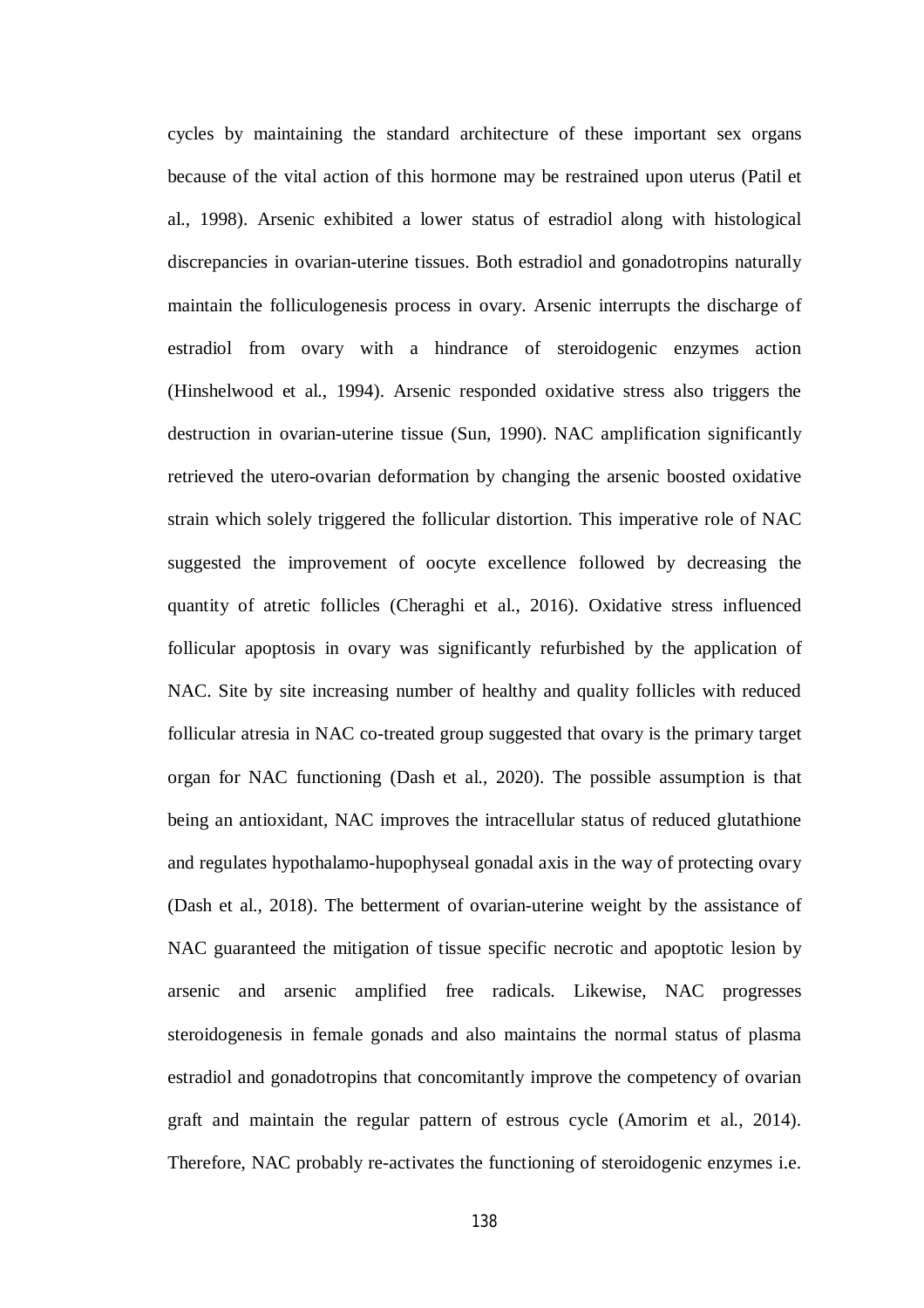17β-HSD and  $\Delta^5$ , 3β-HSD that re-initiates the folliculogenesis process and also regain the utero-ovarian weight (Dash et al., 2020). However, NAC supported the positive gene expression of ER-α and also increased their status and in our experiment an improved status of this receptor was documented in arsenic fed animals (Experiment-III, Fig. 7.5F; Experiment-IV, Fig. 8.6F; Experiment-V, Fig. 9.8A, B & C). This subsequently accommodated with the positive feedback for estradiol synthesis (Dash et al., 2020). Therefore, arsenic showed negative influence on reproductive-organs' weight followed by morphological deformities. Disrupted steroidogenesis and sexual organs' weight were renovated by the intake of NAC through diet.

The investigation by Acharyya et al, indicated arsenic supposed to be responsible for renal-hepatic toxicity through enhancing the circulatory status of creatinine, SGOT and SGPT (Acharyya et al., 2015). In Experiment-V a higher activities of serum SGOT and SGPT were found (Experiment-V, Fig. 9.4 A & B) following arsenication. A subsequent initiation of hepatic injury is possible by increasing discharge of cytochrome-c (Bustamante et al., 2005). Similarly, the malfunction of kidney was noticeable from the enhancement of serum creatinine status (Experiment-V, Fig. 9.4 C). Application of dietary NAC markedly reduced arsenic primed hepatic and kidney intoxication by minimizing the functionality of SGOT and SGPT along with the low level of creatinine respectively (Experiment-V, Fig. 9.4 A, B  $\&$  C). It was earlier documented that NAC minimized the hepatic toxicity by reducing the discharge of these toxic enzymes into the circulation (Kannan and Flora, 2006). Similar study by Hemalatha et al, reported that NAC administration could postpone the arsenic primed toxicity in liver (Hemalatha et al., 2013).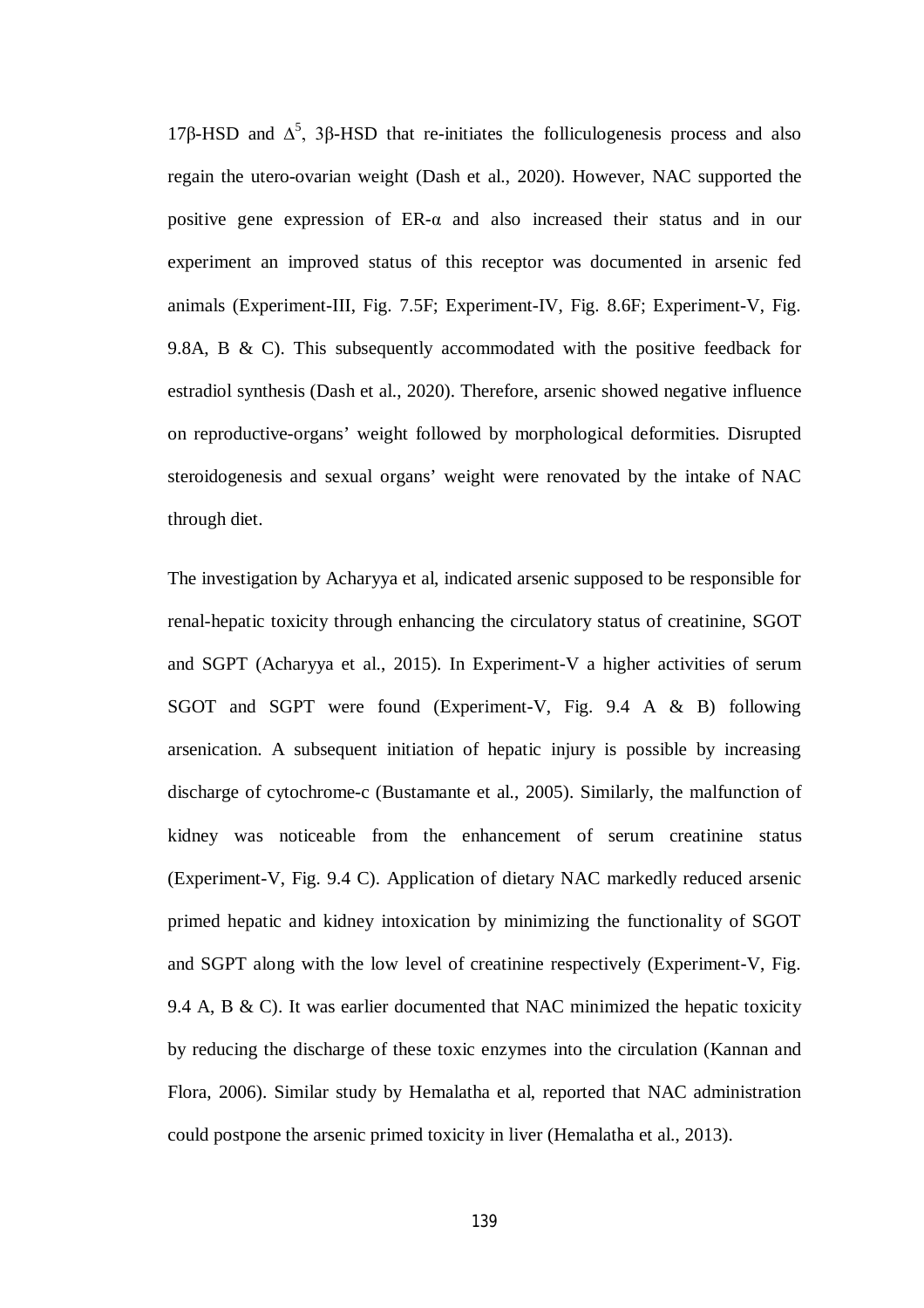The excess yield of free radicals by arsenic acts as second messenger and stimulates the genes expression liable for the formation of various pro-inflammatory cytokines (Guzik et al., 2003; Schulze-Osthoff et al., 1995). Hence, arsenic initiates the inflammatory response. NF-κB remains in inactive state in the core of cytosol and attached with inhibitor  $\kappa$ B (I $\kappa$ B) (Makarov, 2000). The protein named I $\kappa$ B $\alpha$  is usually engaged for NF-κB activation whereas IκBβ is responsile for sustaining an activated condition (Makarov, 2000). Under inflammatory response plus oxidative stress NF-κB is being activated and migrated towards the nucleus and can be identified by the promoter part of the gene which further stimulates the commencement of various chemokines, cytokines like interleukin-8 (IL-8), interleukin-6 (IL-6), TNF-α etc (Libermann and Baltimore, 1990; Kunsch et al., 1994; Perveen et al., 2019). In this investigation the expression of three essential pro-inflammatory markers i.e. TNF-α, NF-κB and IL-6 were enhanced following arsenication (Experiment-III, Fig. 7.6C, D & E; Experiment-V, Fig. 9.9 A, B & C). This incidence documented by the group of previous author (Dash et al., 2020). Arsenic perhaps activates the phosphorylation process of IκB that further regulates the movement of IKK primed degradation of IκB (Verma et al., 1995). This causes ultimate stimulation of NF-κB expression since IκB level in cytoplasm is depleted (Liu et al., 2014) following its progressed phosphorylation because of arsenic. NAC supplementation in our study (Experiment-III & V) protected arsenic stimulated over activity and expression of these pro-inflammatory markers to a considerable level (Experiment-III, Fig. 7.6C, D & E; Experiment-V, Fig. 9.9 A, B & C). However, NAC possibly suppresses the action of enzymes responsible for the activation of IκB (Farid et al., 2005). Therefore, NF-κB responded signaling pathway is noticeably adjusted and thereby prevents the release of TNF- $\alpha$  and IL-6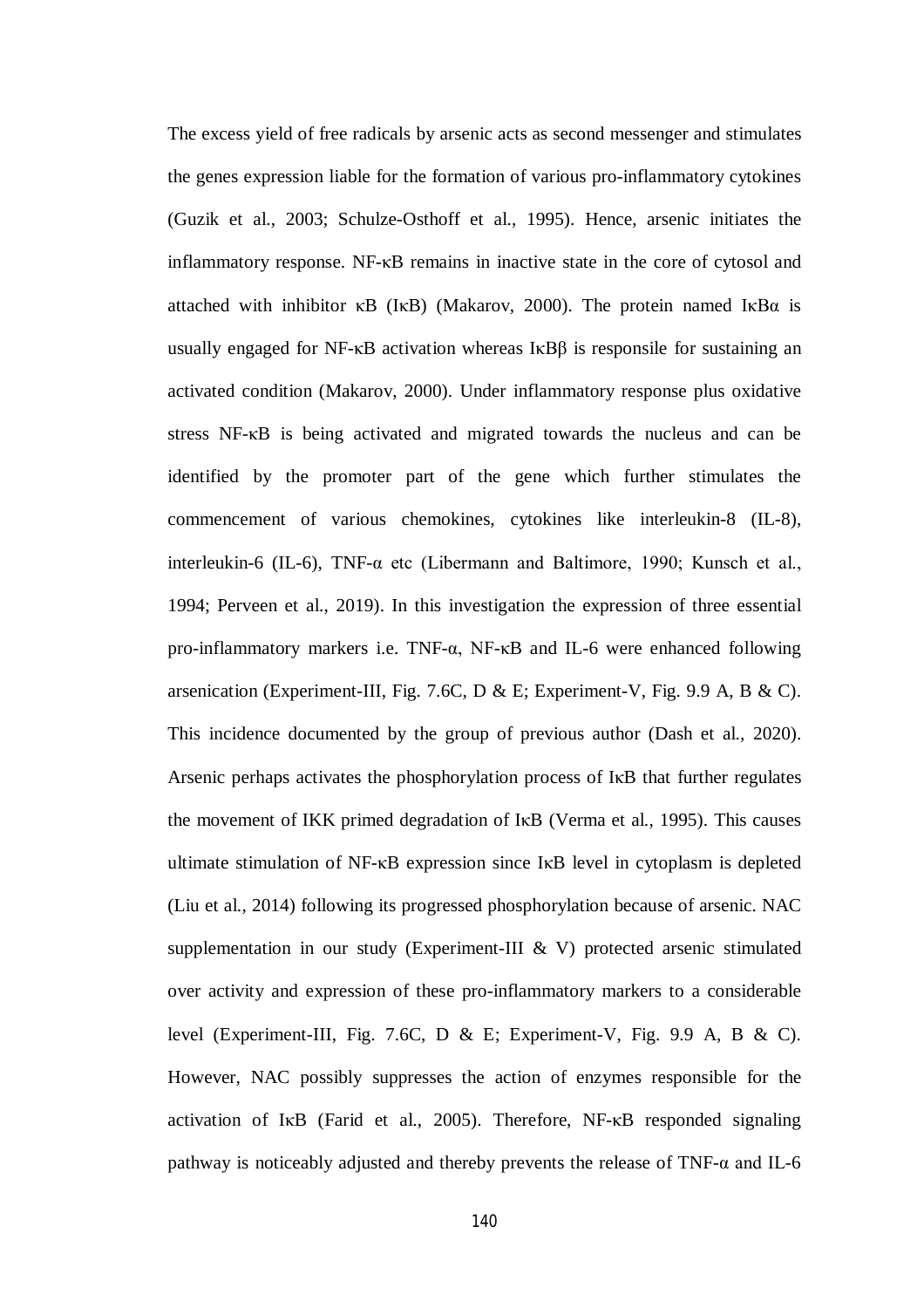into the circulation (Pathak et al., 2015). Moreover, the redox balance along with cytokines flooding were reported to be modulated by the predisposition of NAC that in succession regulates the cell signaling process, thus NF-κB propagated cellular inflammation could be abolished (Sadowska et al., 2007). Alternatively, earlier study explored that NAC curtails the cytokine's attraction to their specific receptor and resulting in the attenuation of TNF-α triggered cell signaling progression (Hayakawa et al., 2003). Besides, the diminution of these cytokine's mRNA expression by NAC also supports the inactivation of NF-κB. Hence, NAC amplification could cut down yielding ROS and consequently diminish oxidative stress which is accomplished with the reduced signaling of these inflammatory cytokines.

Arsenic propagated oxidative stress was accompanied with over expression of Bax and p53 gene, while down regulation of the Bcl-2 gene (Experiment-V, Fig. 9.9 C). This downstream regulation of Bcl-2 gene owing to oxidative trauma may promote the cellular apoptosis in mitochondria. Actually Bcl-2 helps in the upholding of mitochondrial status for regulating cellular death (Kitazawa et al., 2010). The downward plus upward expression was viewed in our investigation for Bax, p53 and Bcl-2 gene respectively following the supervision of dietary NAC (Experiment-V, Fig. 9.9 C). Actually, arsenic primed programmed cell death is dominated by NAC that withstands the mitochondrial death propagation to manage apoptosis (Sun et al., 2018). NAC perhaps encourages the cells survival with the engagement of protein called Akt that postpones the apoptosis via phosphorylation (Woo et al., 2003). Also, NAC inhibits the effectivity of CDK (cyclin dependent kinase) and cyclin D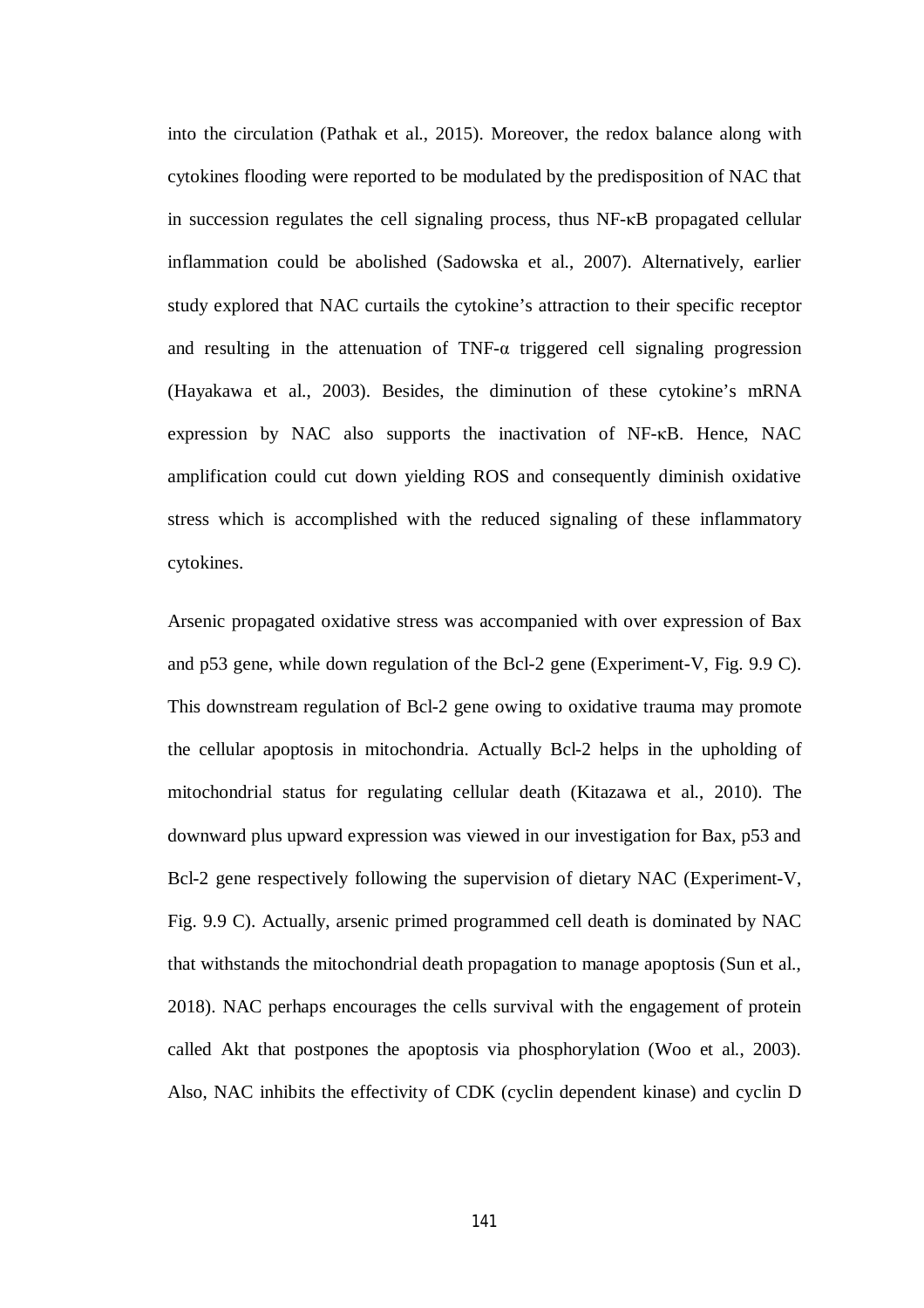and thereby detained the spontaneous cell cycle at the stage of G1 and subsequently arrests the DNA synthesis (Liu et al., 1999).

Metallothionein (MT) belongs to the proteins of metal binding family; bears minimum molecular weight and is loaded with cysteine residues (Klaassen et al., 2009). MT consisted huge numbers of thiol groups and the loaded cysteine residues which have direct affinity to the oxidants and thereby resumed as antioxidant and quenched ROS perceived oxidative pressure (Bell and Vallee, 2009; Qu and Waalkes, 2015). The multipurpose function of MT has been invented earlier where MT involves in maintaining homeostasis of various metals and also accelerates the detoxification gateway of inorganics (Klaassen et al., 2009). Arsenic itself manipulates the expression of MT (Qu et al., 2009; Qu et al., 2013). This outcome supports our present results wherein arsenic propagated the MT-I expression in hepatocyte (Experiment-IV Fig. 8.7C). Previous documentation by other authors also recommended that arsenic fastens the hepatic MT-I appearance (Perveen et al., 2019; Dey et al., 2018). The feasible hypothesis behind such activation is that arsenic stimulates MTF-1 (Metal activated Transcription Factor-1) which directly binds with MT-I resulting in mRNA expression of this protein (He and Ma, 2009). As previously mentioned that arsenic has a great attraction towards thiol group thus arsenic is supposed to bind with MT-I molecules enriched with –SH group and subsequently enhances the expression of MT-I. Additional study by Peng et al, successfully ascertained that the promoter part of MT-I gene opens for the binding of NF-κB, hence activated NF-κB further evokes MT-I expression (Peng et al., 2007). Arsenic permitted ROS over synthesis and sustained NF-κB activation might proceed for MT-I expression in our experimental models (Experiment-IV Fig.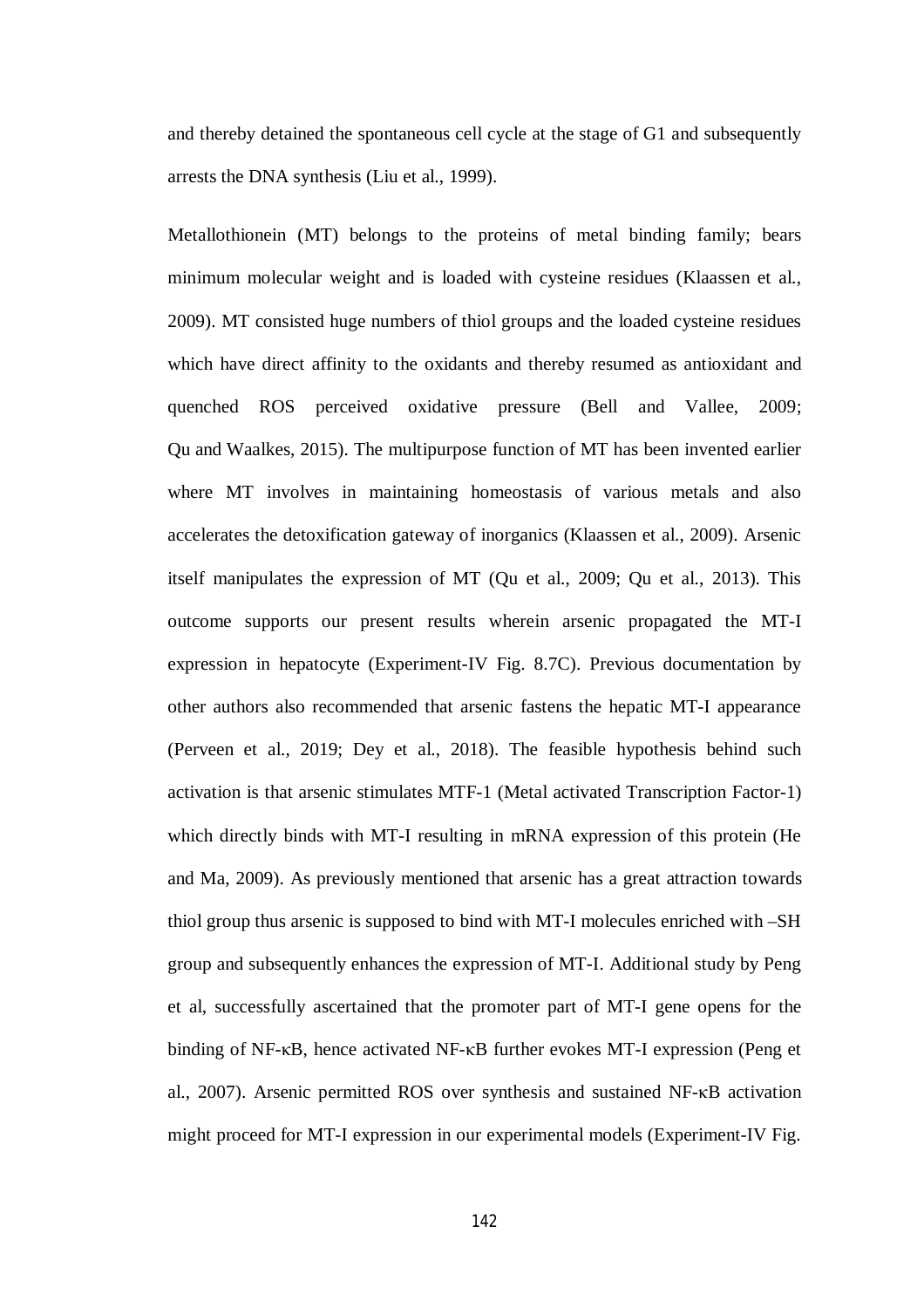8.7C). Treatment with NAC conferred a noteworthy down regulation of MT-I expression in arsenic fed animals (Experiment-IV Fig. 8.7C). The ROS quenching aptitude of NAC may prohibit the stimulatory appearance of MT-I. Alongside, oxidative stress granted NF-κB activation was also showed downward regulation following NAC application which might be accredited to descending motif of MT-I expression in our arsenic chellenged group. But a contradiction was there in preceding study by Brandao et al, wherein NAC was regarded as stimulator of MT (Brandao et al, 2006). Another observation by Kadota et al, declared NAC deducted MT level in cultured adipocyte cell (Kadota et al., 2017). Moreover, NAC may influences for yielding arsenic-MT complex and thus suppresses metal delivered toxicity plus MT expression.

Homocysteine (Hcy) is a sulfhydryl group bearing amino acid and its intensity was abruptly elevated after the entry of arsenic inside the system (Experiment-IV, Fig: 8.7D) whereas a noteworthy reduction of vitamin  $B_{12}$  plus  $B_9$  was documented (Experiment-III, Fig. 7.6A & B; Experiment-IV, Fig. 8.7A & B; Experiment-V, Fig. 9.6A & B) after the inclusion of arsenic via water which recommends the obstruction in arsenic elimination from the billiary system (Kile and Ronnenberg 2008; Hall et al., 2009). This finding is matched with the results of previous study by Perveen et al (Perveen et al., 2019). The peak intensity of Hcy and downward motif of vitamin  $B_{12}$  plus  $B_9$  have the detrimental result on Hcy metabolism (Jacques et al., 2001). Actually, these B vitamins regulate the Hcy concentration in circulation wherein any elevation of these two vitamins minimizes the circulatory level of Hcy. However, there is a close relationship between methionine and folate cycle for Hcy metabolism (Fratoni and Brandi, 2015). At first vitamin  $B_6$  contributes for the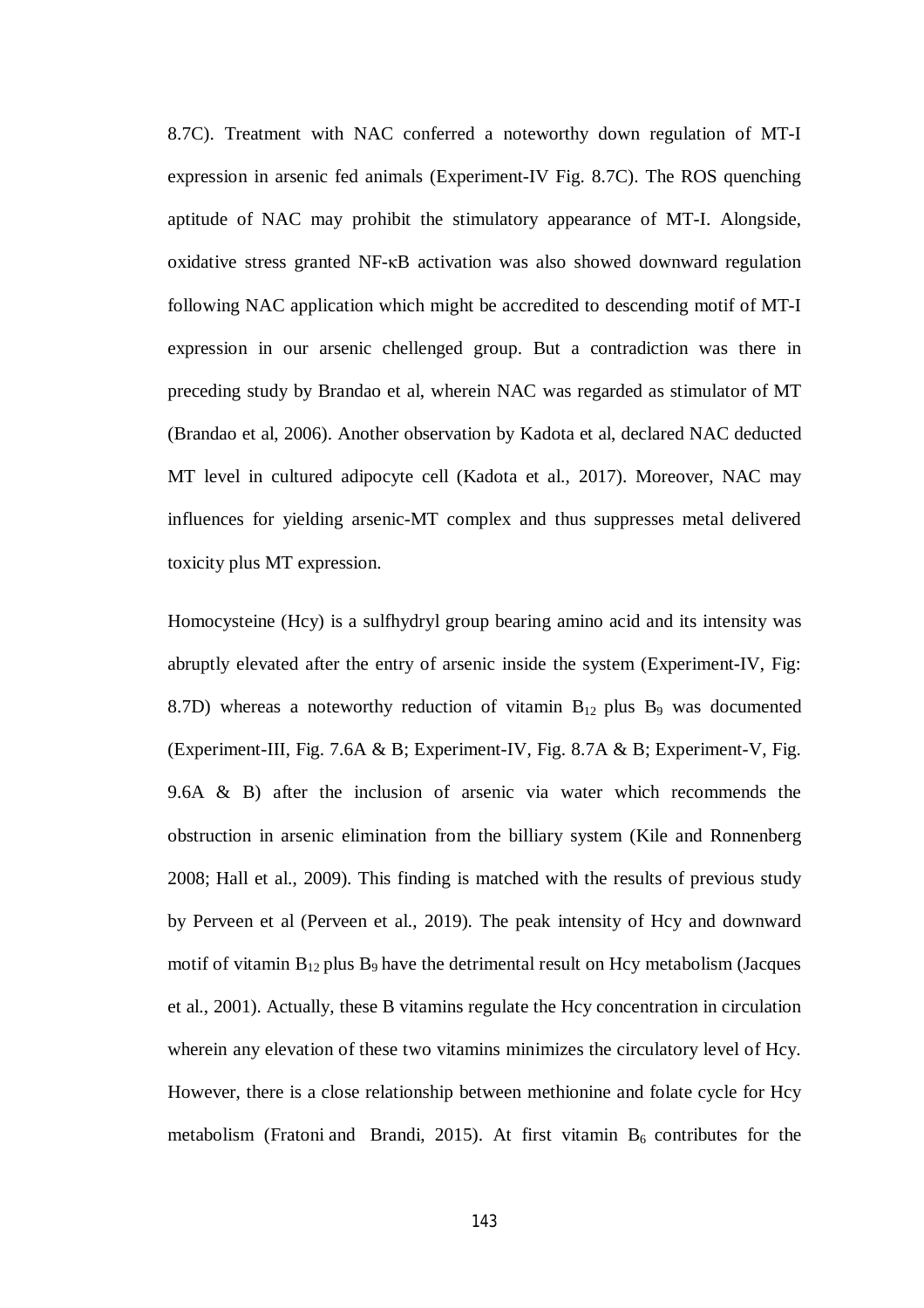makeover of Hcy into cystathionine followed by cysteine and then vitamin  $B_{12}$ serves for re-methylation of Hcy to methionine which is driven by methionine synthase and 5-methyltetrahydrofolate (Swart et al., 2013). Hence, adequacy of B vitamins is crucial for the lessening of higher Hcy concentration. Hyperhomocysteinemia surely contributes with ROS production and encourages the synthesis of various pro-inflammatory cytokines (Poddar et al., 2001), thus in our experiment these vitamins increased the expression of TNF-α, NF-κB and IL-6 in arsenic fed group (Experiment-III, Fig. 7.6C, D & E; Experiment-V, Fig. 9.9A, B & C). Alongside, enhanced serum Hcy led to disrupt oocyte maturation with an interruption of developing follicles, possibly because of lower estradiol level (Perveen et al., 2019). NAC treatment curtailed the elevated serum Hcy level in arsenicated animals (Experiment-IV, Fig: 8.7D) this outcome is same with previous study of Hildebrandt et al (Hildebrandt et al., 2015). In reality a redox pair is there between cysteine and cysteine residue of Hcy and also an uninterrupted exchange is going on between plasmatic rich part (disulfide and cysteine) and protein-albumin bound part inside Hcy. NAC enhances the replacement of albumin and disulfide binding of Hcy and thus promotes the clearance of plasma rich fraction through the urine (Hultberg et al., 1994; Urquhart et al., 2006). Moreover, these two vitamins are the crucial component required for arsenic methylation procedure by the participation of a well-known methyl contributor called S-adenosyl methionine (SAM) along with reduced glutathione and this total process is carried out by methyltransferase enzyme (Nakamura, 2011). Henceforth, the required circulatory status of  $B_{12}$  and  $B_9$  should be sustained for arsenic biomethylation as it is the merely fundamental way for arsenic excretion (Tice et al., 1997). Here, we noticed that NAC post-supplementation by diet significantly repleted the circulatory status of  $B_{12}$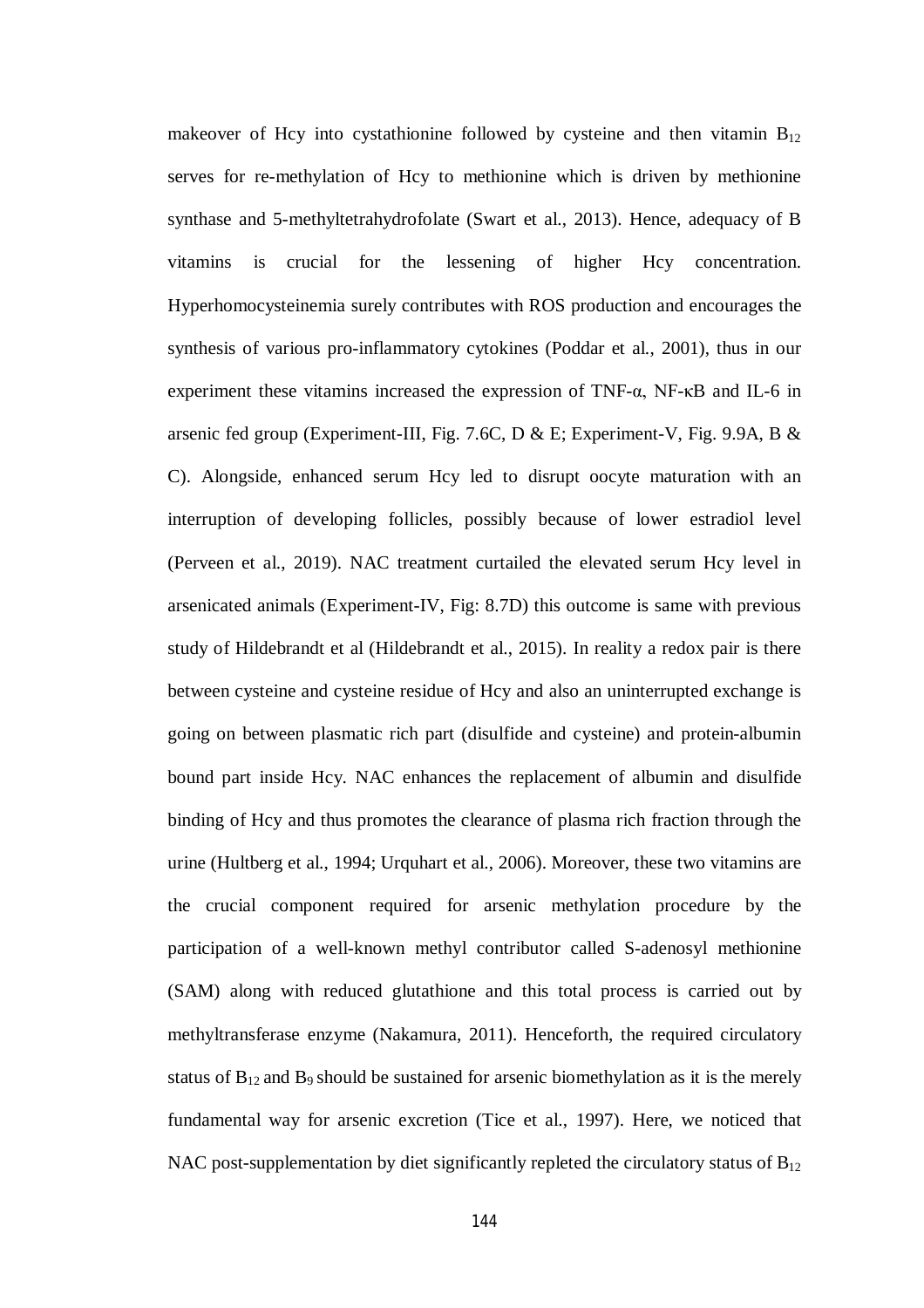and  $B_9$  in arsenic incorporated animals (Experiment-V, Fig. 9.6A & B) and thus alleviated sodium arsenite directed reproductive malfunctions and tissue necrosis (Perveen et al., 2019). The enzyme named arsenic methyltransferase is enriched with cysteine, so continuous availability of cysteine is imperative for arsenic biomethylation (Hayakawa et al., 2005). Interestingly, the pre-acetylated structure of cysteine is NAC (Samuni et al., 2013), hence NAC accordingly furnishes the cysteine residue status for the persistent function of methyltransferase enzyme. Therefore, the notion should be established that NAC sustains the enzymatic process of arsenic bio-transformation by enhancing the concentration of  $B_{12}$  and  $B_9$ (predisposition factor of SAM pool) in circulation (Dash et al., 2020). Besides, there is another pathway that entails non protein GSH for arsenic clearance. Hence, the cell's susceptibility is increased towards harmful metalloid like arsenic whenever there is decreased status of GSH (Shimizu et al., 1998). It has been ascertained by this present evaluation that NAC may improve the GSH level and that is connected with the reduced degree of arsenic primed oxidative stress followed by abolition of arsenic from the system.

Another metal chelating component has been assigned here in assistance with NAC named meso-2, 3- dimercaptosuccinic acid (DMSA) in the nullification of arsenic primed malfunction (Experiment-IV). DMSA comes from mercapto family and has strong affinity towards water and consisting of dithiol moiety which has binding capacity to metals. Various clinical trials explored that use of this metal binding component is very safe rather than other conservative metal ligands from the sight of renal excretion of metal (Miller, 1998). It has been established for its fruitful participation in restraining the poisonous effect of arsenic in both human and non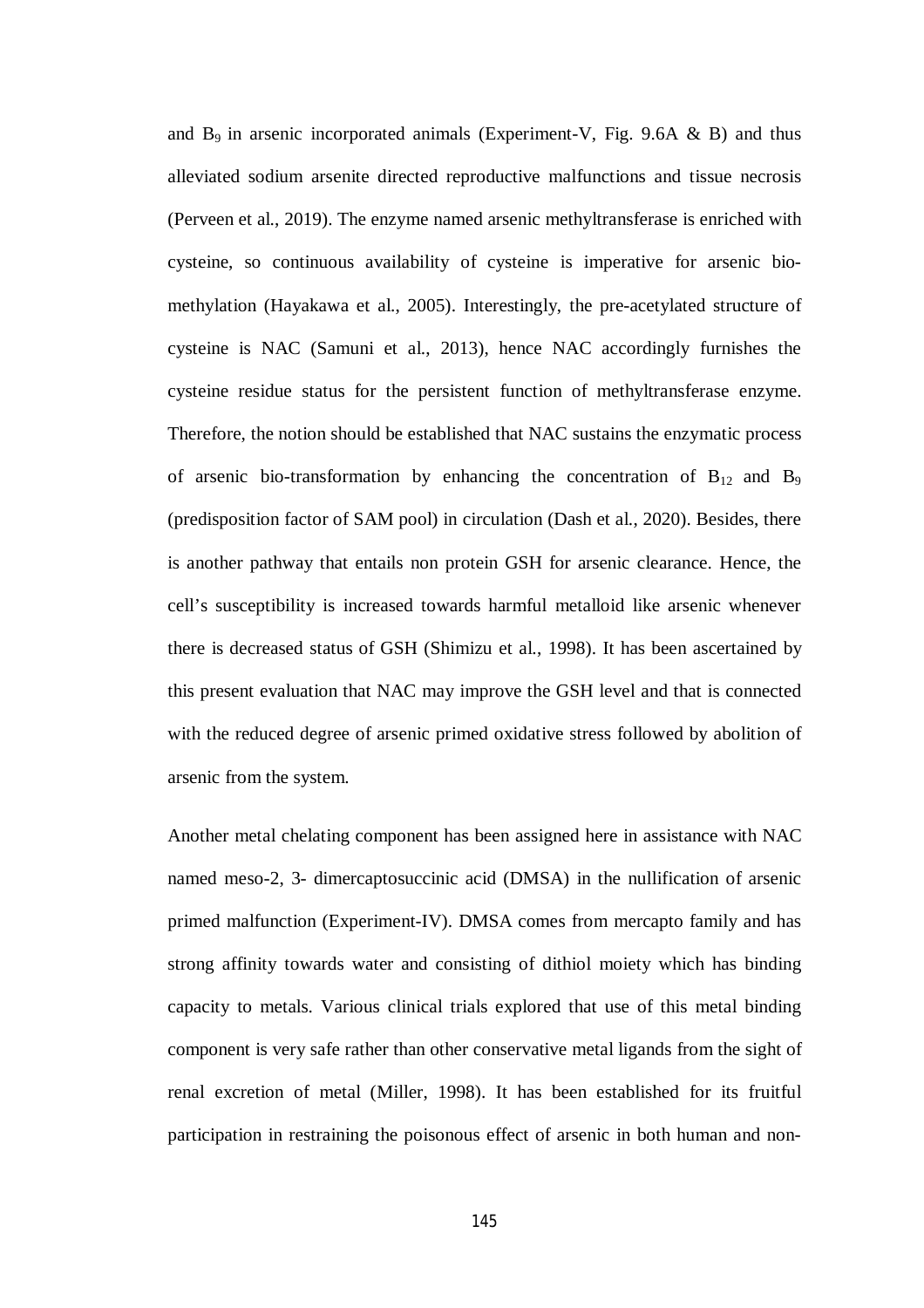humans (Gubrelay et al., 1998). Although DMSA alone itself is a metal binder because of double sulfhydryl group, since earlier study noticed that DMSA with additional metal binder NAC implicated more obvious effect against arsenic (Flora, 1999). The combined association of these pairs exert negative action to oppose arsenic mediated hepatic and brain oxidative stress and also influence arsenic elimination. Indeed, NAC in cooperation with DMSA could be sufficient enough in suppressing lead intoxication and hence, might be treated as preventive plus therapeutic mediator (Pande et al., 2001). DMSA regulated GSH production in arsenic fed rats has already been proposed by prior study of Flora (Flora, 1999). Thus, experiment-IV revealed the antagonistic action of DMSA and NAC alone plus combination in mitigating malicious outcome of arsenic. Here DMSA alone documented beneficial role against arsenite though in some context like comet numbers and corresponding tail length (Experimet-IV, Table 8.2), hormone (LH-FSH, estradiol) and 17β-HSD enzyme level and ER-α status (Experimet-IV, Fig. 8.6A, B, C, D & F) and in MT-I level (Experiment-IV, Fig. 8.7C) DMSA alone was unable to execute significant effect against arsenic. This drawback is perhaps associated with the intestinal imbalance and extracellular distribution of DMSA, because this bio-molecule is not able to penetrate the cell membrane. Hence, it is not capable to remove heavy metals from intracellular space by chelation (Flora and Pachauri, 2010; Yadav et al., 2014). The absorption rate is very low about 20% when given orally and major amount of this drug remain bound with plasma protein albumin. Therefore, only a limited amount remains in free form. Within 24 hours of oral application of DMSA about 10-25% is excreted as DMSA-cysteine disulfide conjugates through urine and remaining amount is mostly removed via faeces (Aposhian, 1983; Asiedu et al., 1995; Bradberry and Vale, 2009). Though NAC is a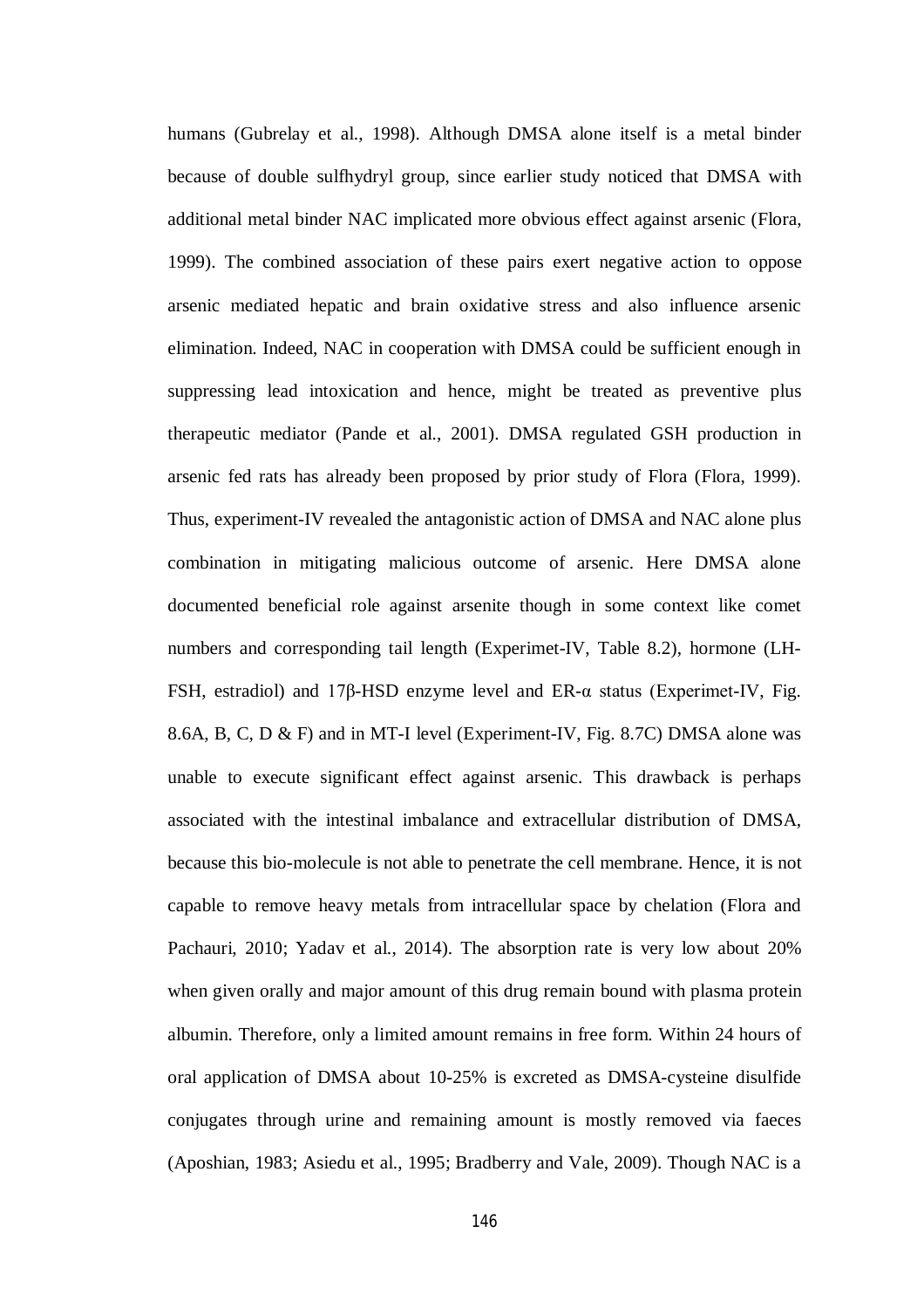hydrophilic thiol antioxidant but it has membrane-permeable potency (Arakawa et al., 2006; Arakawa and Ito, 2007) and it can act within the cells (Zafarullah et al., 2003). This easy penetration of NAC may be attributed to the deacetylation of NAC at the exterior of cells to form cysteine which further can be easily permeable via cell membrane (Samuni et al., 2013). But rather DMSA together with NAC has been reflected more obvious results against cellular oxidative condition exerted by arsenic and this have been acknowledged before (Flora, 1999). NAC together with DMSA conjointly suppressed oxidative stress and ROS production; significantly diminuted DNA lesion; improved steroidogenesis and B vitamins status in our arsenic fed animals. Hence, the existing findings matched the previous established study wherein NAC in adjacent with DMSA assisted better corrective outcome against arsenic (Flora, 1999).

From the entire experiments it has been estimated that 100 mg NAC per kg body weight has been assessed to be better in its function instead of 50 mg NAC per kg body weight in defending arsenic primed abnormalities. In utmost outcomes NAC at this dose was more reproducible against arsenication. However, our experiment involved in the rats with NAC at the dose of 250 mg per kg body weight was assessed by dietary application or curative mode against arsenication. Among all these conditions the most excellent result was accomplished when the two essential chelating components were administered together in arsenic consumed models. Even if NAC has outstanding aptitude to work against arsenic through various manners but the worthy functional consequences might be established by preventive plus curative mode especially while supplied through diet. This would be beneficial in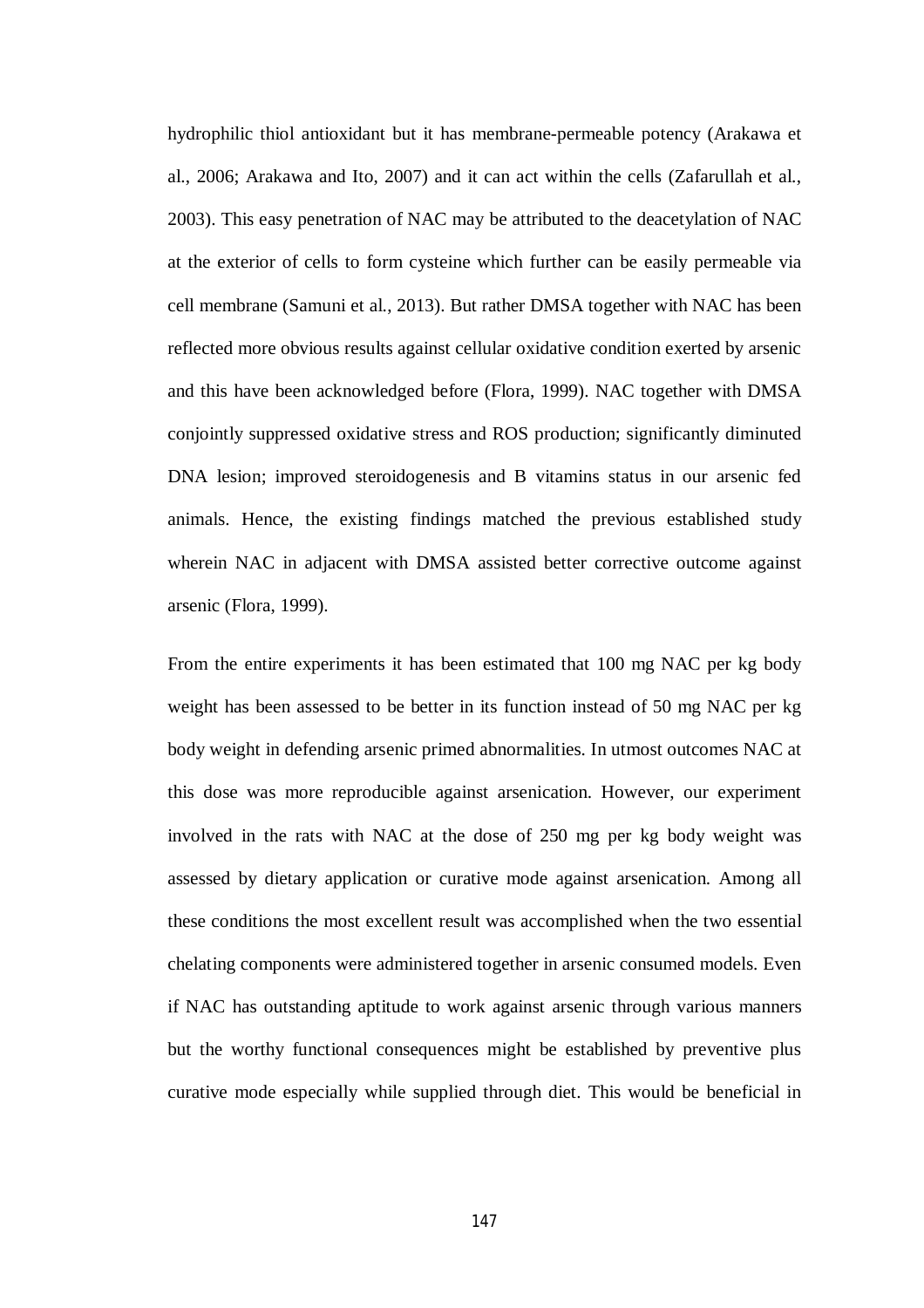understanding the therapeutic directory of NAC to mitigate arsenic aided female repro-deformities.

In harmony with above proposed consequence it might be ascertained that NAC has a utility in the prohibition of arsenic allied different malicious action on reproduction, hepatic dis-integrity, inflammatory condition, apoptosis and interruption of vitamin  $B_{12}$  plus  $B_9$  status. The protective, preventive and curative roles of NAC have been well revealed following the testing of different parameters which could be regulated and assisted by arsenic. The separate oxidative stress markers were up-regulated when feeding of arsenic was significantly and remarkably perturbed following the inclusion of NAC in diet. The antioxidant protection in cell, pro-inflammatory marker's status, arsenic guided apoptosis progression, all were notably re-structured and modulated with NAC application. The antioxidant properties of NAC overcame all of the malicious and deleterious circumstances which were aided by arsenic plus oxidative stress. NAC controlled inflammatory condition in tissue and also down-regulated apoptosis propagation by arsenic. Alongside NAC amplified the levels of B vitamins followed by restricting the Hcy surge which further guided for renal elimination of arsenic via attributing SAM pathway. Moreover, antioxidant streaming of NAC re-structured the healthy state of ovarian-uterine morphology by the re-stimulation of estradiol production. Therefore, the conclusion may be furnished that NAC is the fruitful bio-molecule for erasing arsenic driven malfunctions in reproductive system. The probable mechanistic approach of NAC in antagonism of arsenic is speculated below: